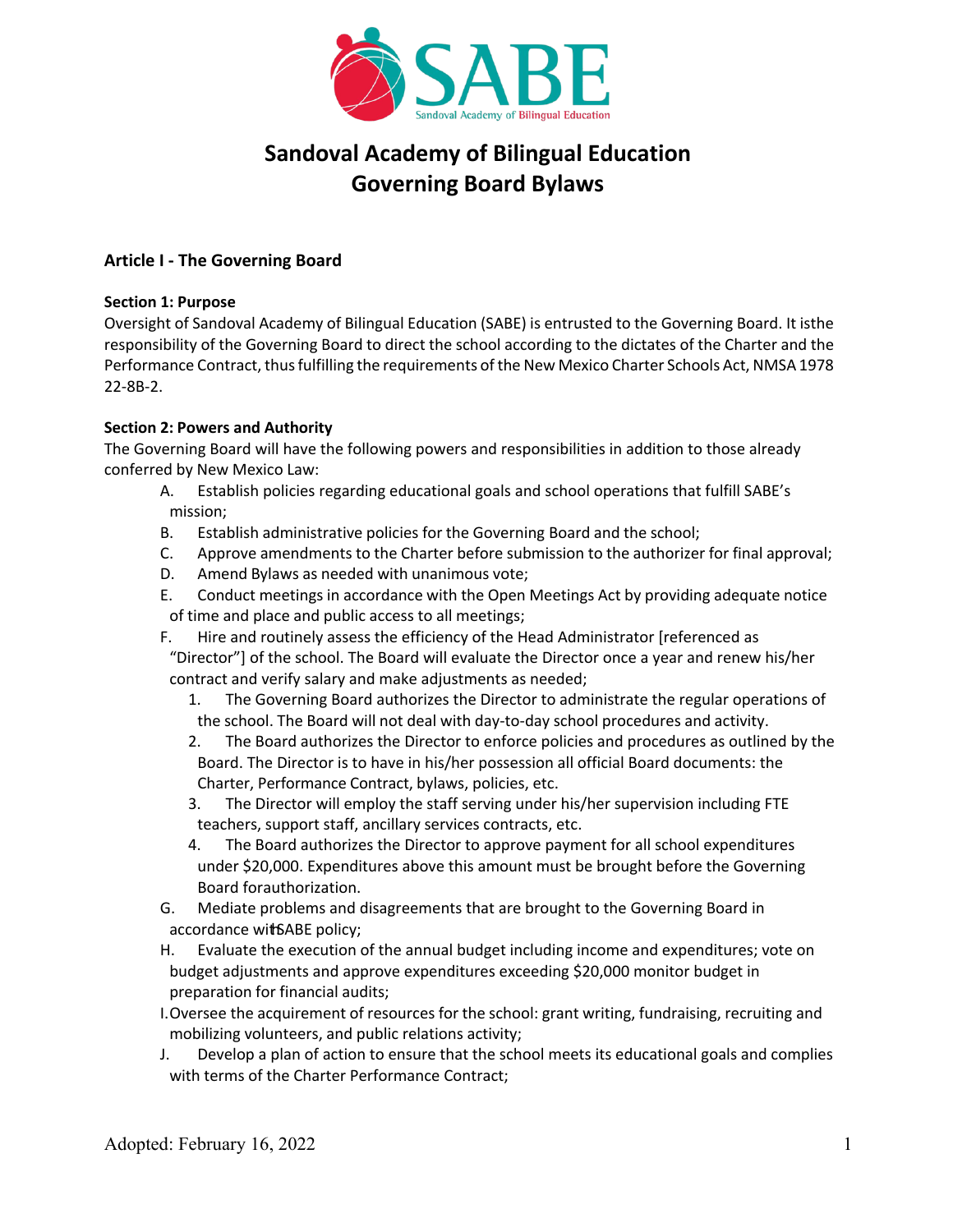- K. Protect school interests and originate or defend litigation as necessary;
- L. Procure, lease, and transfer property according to applicable laws;
- M. Approve maintenance of property belonging to SABE;
- N. Accept or rejects grants and donations on behalf of SABE;
- O. Apply for capital outlay funds;
- P. Claim other powers that are included in the Charter consistent with New Mexico Statutes.

# **Section 3: Members of the Governing Board**

Based on the availability of qualified individuals and the cohesiveness of the Governing Board, the Governing Board will determine a number of members, which will be no less than five and no more than nine. Members will be selected from the community according to their professional competences to include areas such as finance, legal, educator, real estate, or other relevant professional needs. These members will be appointed and ratified by the Governing Board. Members will serve for a three-year term. When the term is completed, a member may request a second term, and that request may be granted according the discretion of the Governing Board. Members may not serve more than two terms, unless a successor cannot be found. To preserve institutional knowledge and continuity, the Governing Board will have staggered terms. The Governing Board will determine three (3) members to be of one group elected in odd numbered school years and two (2) members to be one group elected in even numbered school years. If the total number of Governing Board members changes, the Governing Board members fall into the odd or even numbered school years for re-election. Additional policies are as follows:

A. At any time a Governing Board member may be dismissed from the Governing Board by majority vote if the Governing Board determines that such a removal is in the best interest of SABE and its students.

- B. Meeting attendance is required. A Governing Board member may be removed for absenteeism, defined astwo missed meetings without prior notice. Phone or videoconference presence is acceptable provided that it complies with the stipulations of the Open Meetings Act.
- C. A member may resign at will by providing written notice to the President of the Governing Board. This resignation is effective immediately and does not need a vote for approval. As a courtesy, it is expected that a member provide thirty days' notice, if possible, to allow for the selection of a new Governing Board member.
- D. Vacancies created by term expiration and other situations will be filled by selection andapproval from the rest of the Governing Board.

# **Section 4: Quorum**

A quorum shall be defined as a simple majority of the total number of members as determined by the number of members serving on the Board. If a quorum is not reached, members will defer voting until the next meeting.

# **Section 5: Compensation and Reimbursements**

Members of the Governing Board may not receive a salary for their service on the Board. However, a member may be reimbursed for travel or other expenses from performing school business as stated in the New Mexico Mileage and Per Diem Act.

# **Section 6: Conflict of Interest**

Members of the Governing Board must disclose in writing any possible conflicts of interest before voting on issues pertaining to the potential conflict. A member with a conflict of interest must not vote on such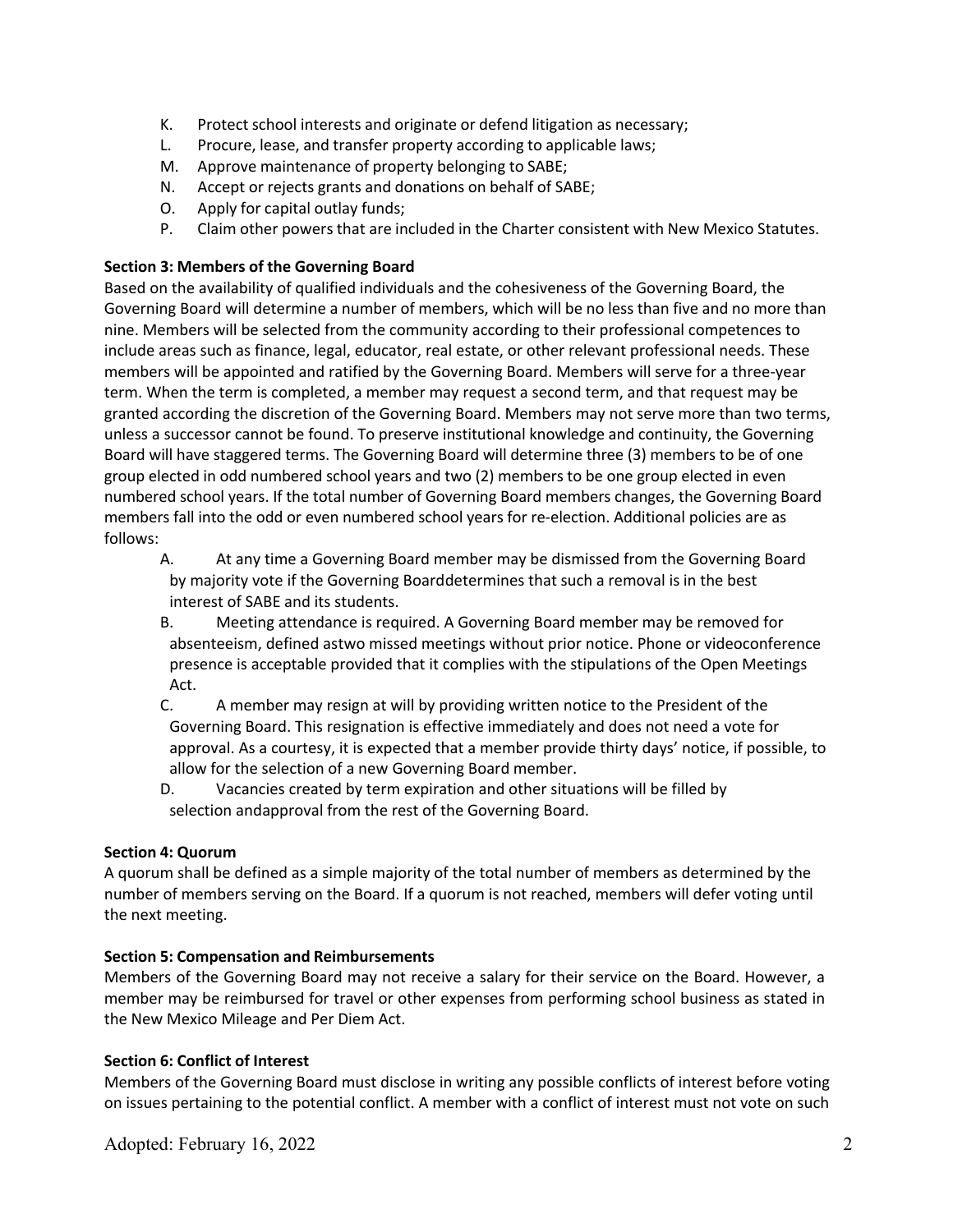matters and must not influence the vote of other members of the Governing Board. Written disclosures will be attached to the accompanying Board meeting minutes for reference. Board members may not contract with the school or be compensated in any way, except for reimbursement as defined in Section 5. Failure to disclose potential conflicts of interest is grounds for removal from the Board.

# **Section 7: Limitations of Power**

Board members may only exercise authority when acting as group at official Governing Board meetings. A Governing Boardmember has no power to act alone. The Governing Board is not bound by any actions or statements made by a member acting independently, except when on special assignments authorized and recorded in the meeting minutes.

# **Article II - Officers**

# **Section 1: Titles**

Officers shall include President of the Governing Board, Vice-President, Secretary, and Treasurer, and each will serve for a term of one year. Officers may be re-elected provided that their service does not exceed three terms.

# **Section 2: Eligibility**

Any member of the Governing Board may be elected to office by the majority vote of Governing Board members.

# **Section 3: Election**

Officer election will take place at the first Governing Board meeting of each school year.

# **Section 4: Duties**

The duties of Board member officers are as follows:

- A. Duties of the President of the Governing Board
	- •Preside at meetings
	- •Act on behalf of the Governing Board when authorized by majority vote
	- •Have signing power on legal documents
	- •Consult with the Director of SABE to create agenda topics for each meeting
	- •Holds the same voting rights as other members
- B. Duties of the Vice-President
	- •Assumes the duties of the President in his/her absence
	- •Serves as interim President if the President must vacate office for any reason until a new President is elected
	- •Performs duties delegated by the President
- C. Duties of the Secretary
	- •Issues notices of all meetings and keep minutes. This may be delegated to school staff.
	- •Circulates minutes to the Governing Board and to the community
	- •Serves as custodian of school records and creates general reports as necessary
- D. Duties of the Treasurer
	- •Supervises school funds and monitors budget
	- •Attends budget training as necessary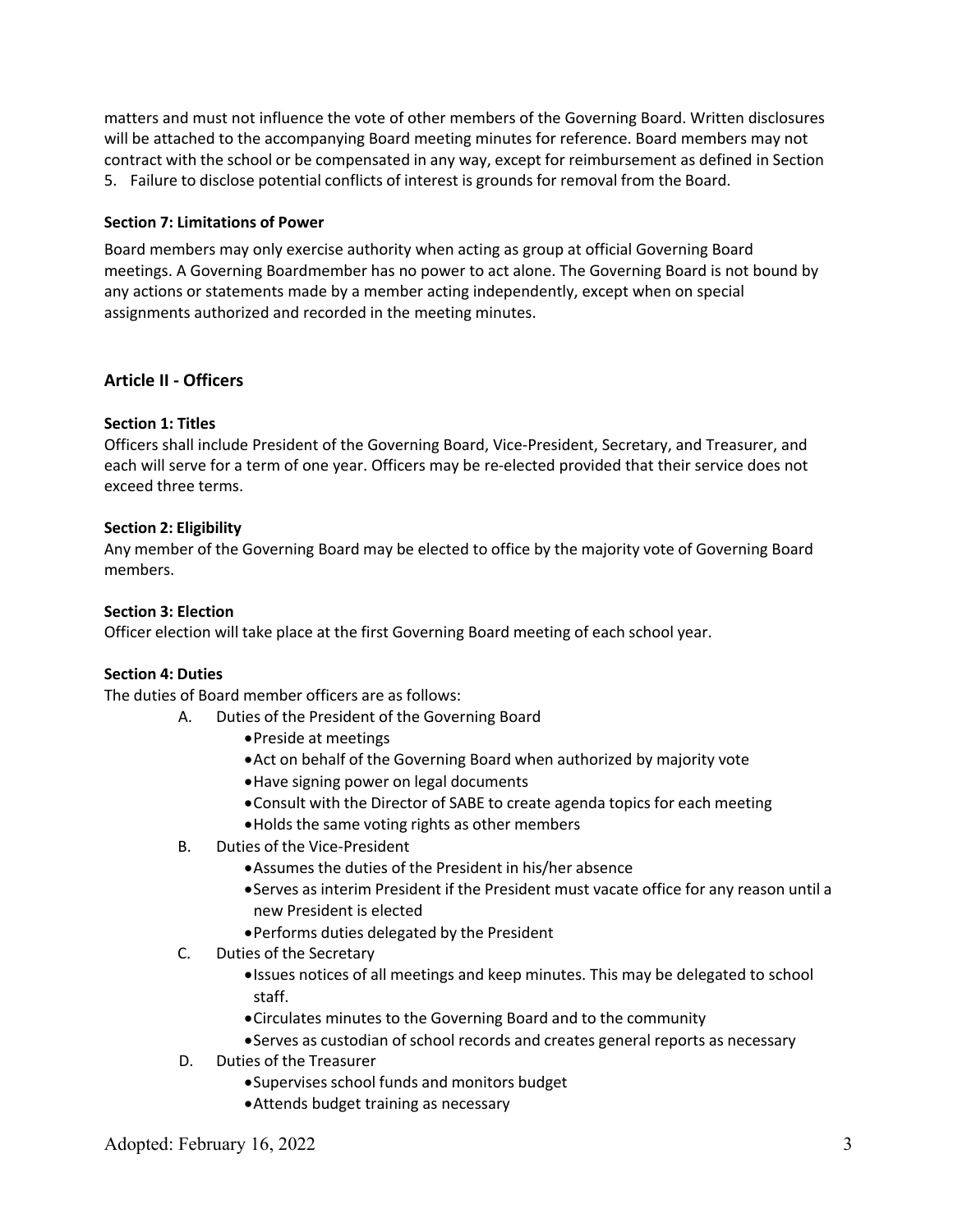- •Reviews financial reports monthly
- •May serve as the Chair of the Finance Committee
- •Serves on the Audit Committee

#### **Section 5: Consultants**

The Board may appoint or hire consultants to assist in the fulfillment of Board duties.

#### **Section 6: Vacancies**

Should a vacancy arise before a term expires, the Governing Board will hold an election to fill the vacancy at the next Governing Board meeting.

# **Article III – Meetings**

# **Section 1: Meeting frequency**

Board meetings shall occur once a month throughout the entire calendar year. All meetings will comply with the New Mexico Open Meetings Act.

#### **Section 2: Parliamentary Authority**

The board shall be governed by the Bylaws. Robert's Rules of Order shall govern any situation not covered by the bylaws. Failure to strictly comply with parliamentary rules shall not invalidate actions taken.

#### **Section 3: Training**

Board member training will be held in accordance with New Mexico State Statute 22-8B-5.1 and 6.80.5.9 NMAC. Members will complete eight hours of training annually through a PED sanctioned entity. First year members will complete ten hours of training pursuant to 6.80.5.8 NMAC.

# **Article IV – Committees**

#### **Section 1: Organization**

The Board can establish committees as needed, be they standing or ad-hoc. Members of the Board appoint committee members and determine the terms of the committees. Members of the community and parents may serve on committees and may be elected as committee chairs.

#### **Section 2: Standing Committees**

As required by NM 22-8-12.3, the following standing committees are required and the members will be appointed at the beginning of each school year:

A. Audit Committee - The Audit Committee consists of the Treasurer, one other Board member, one parent with a student currently attending the school, and one non-parent community member with a background in finance or business. The school's Director and business manager are e*x oficio* members who advise and suggest but have no voting rights, and their attendance is not mandatory. The purpose of this committee to oversee the use of public funds and prepare for and ensure compliance with annual audits. The committee is to meet with external auditors and be accessible to them throughout the course of the audit. The audit committee reviews and reports audit findings to the Governing Board and then issues a corrective plan. The Audit Committee meets as required by law to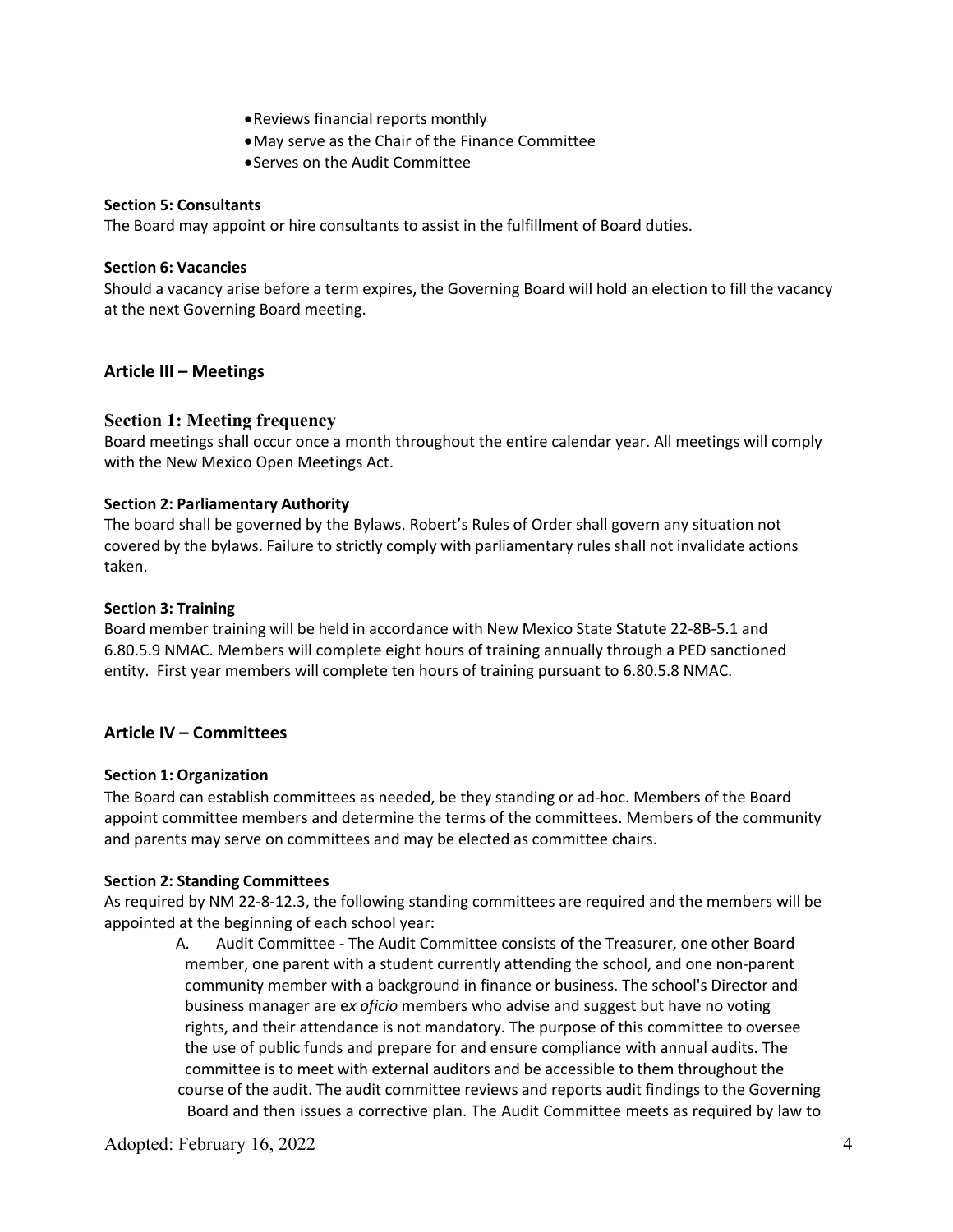ensure that the committee is meeting statutory requirements.

- B. Finance Committee The Finance Committee consists of the Treasurer and at least one other Board member. The purpose of this committee is to review the operational budget(including compensation) and present it to be approved by the Board in its entirety. The Finance committee meets monthly to monitor income and expenditures and bank reconciliations and makes recommendations to the Board regarding financial planning.
- C. Policy Committee The Policy Committee consists of one or two Governing Board members, the Director, and any other members deemed appropriate by the Board. The purpose of this committee is to review and edit policies, monitor Legislative actions requiring new or changed policies, create and carry-out an annual policy review process, and recommend approval of policies to the full Governing Board.

# **Section 3: Ad hoc Committees**

The Governing Board can create ad hoc committees to address specific needs. Upon creation, each ad-hoc committee will have a date set to report to the Board and determine if its purpose was met and whether or not the committee should then be dissolved or sustained.

#### **Section 4: Chairpersons**

Chairpersons will be appointed at the beginning of the school year for standing committees and upon creation of ad hoc committees. They will report committee activity and decisions to the Board.

#### **Section 5: Removal and resignation**

Committee members may be removed by action of the Board if such removal is in the best interest ofSABE. Committee members may also resign by submitting written notice to committee chair.

#### **Section 6: Reimbursements**

Like members of the Governing Board, no committee member may receive a salary for their service, but they may have justifiable expenses reimbursed per the New Mexico Mileage and Per Diem Act.

# **Article V - Employees**

# **Section 1: Recruitment and Retention**

The school Director is responsible for recruiting, hiring, supervising, and terminating staff. Contracts will be renewed each year, and salary will be determined by the salary schedule set forth in the Charter and approved by the Board. Faculty will by supervised and evaluated by the school Director. Faculty and staff may be terminated before the annual contract renewal decision in cases of gross misconduct.

#### **Section 2: Non-discrimination**

The Director shall not discriminate on the basis of race, religion, national origin, gender, sexual preference or identity, disability, age, or any other protected class during the hiring process or in any other supervisory procedure.

# **Article VI: Fiscal Year**

Fiscal year begins on July 1st and ends on June 30th. Audits will be conducted in accordance with state law.

Adopted: February 16, 2022 5